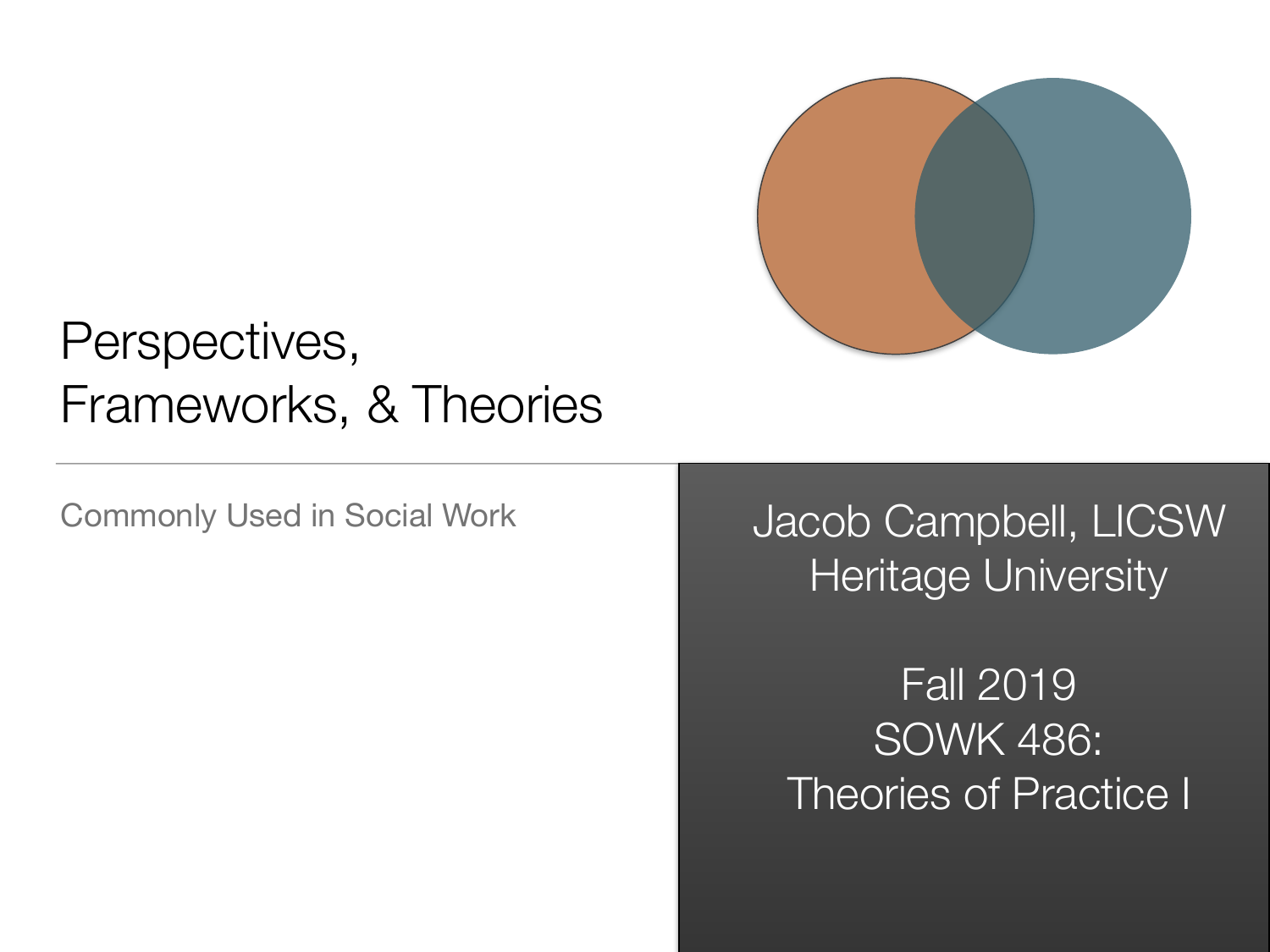## Agenda

- Perspectives, theories, and frameworks
- Systems theory
- Ecological perspective
- Strengths perspective
- Solution focused brief therapy



Jacob Campbell, LICSW Heritage University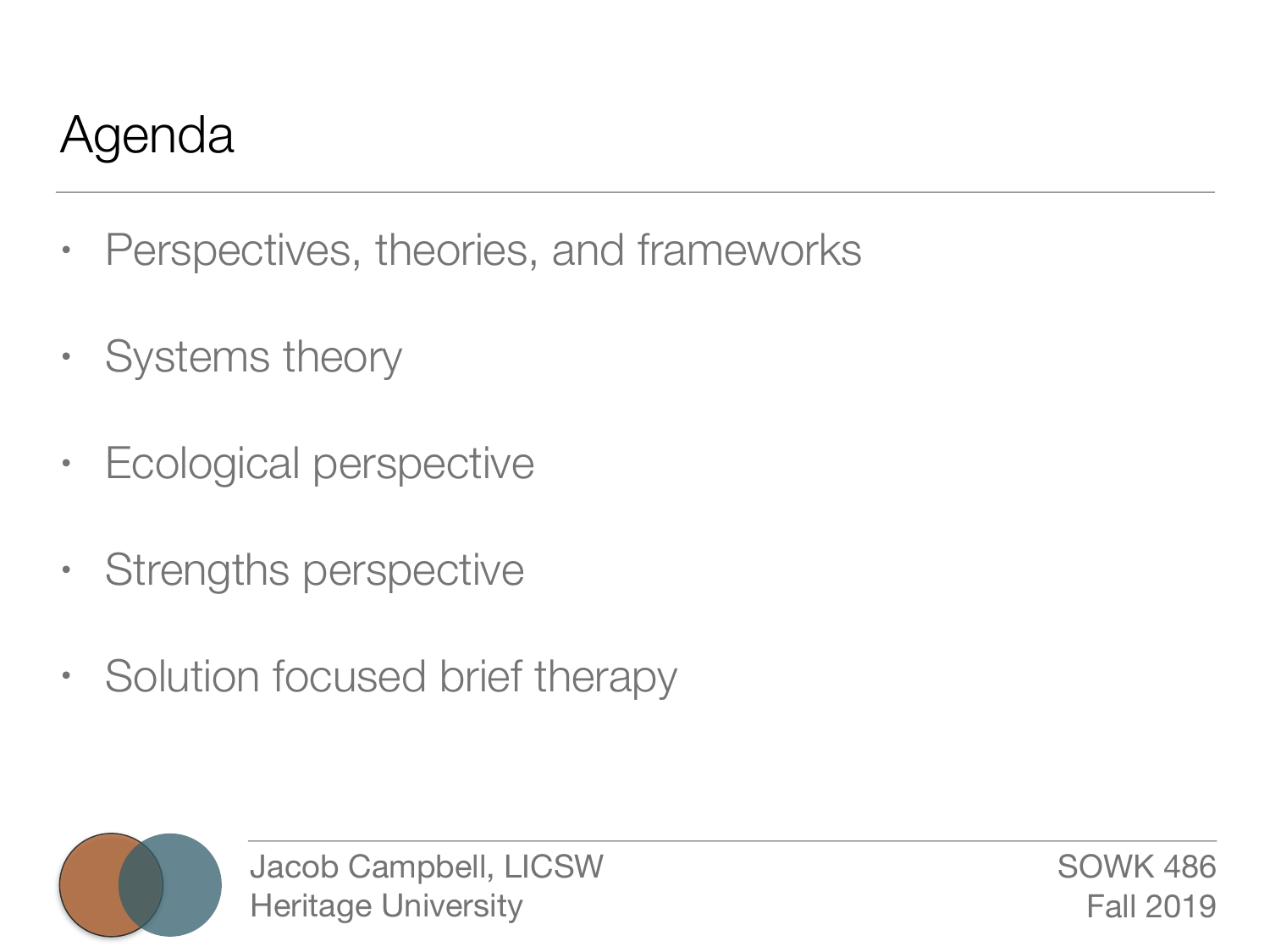

# Theories & Frameworks





Jacob Campbell, LICSW Heritage University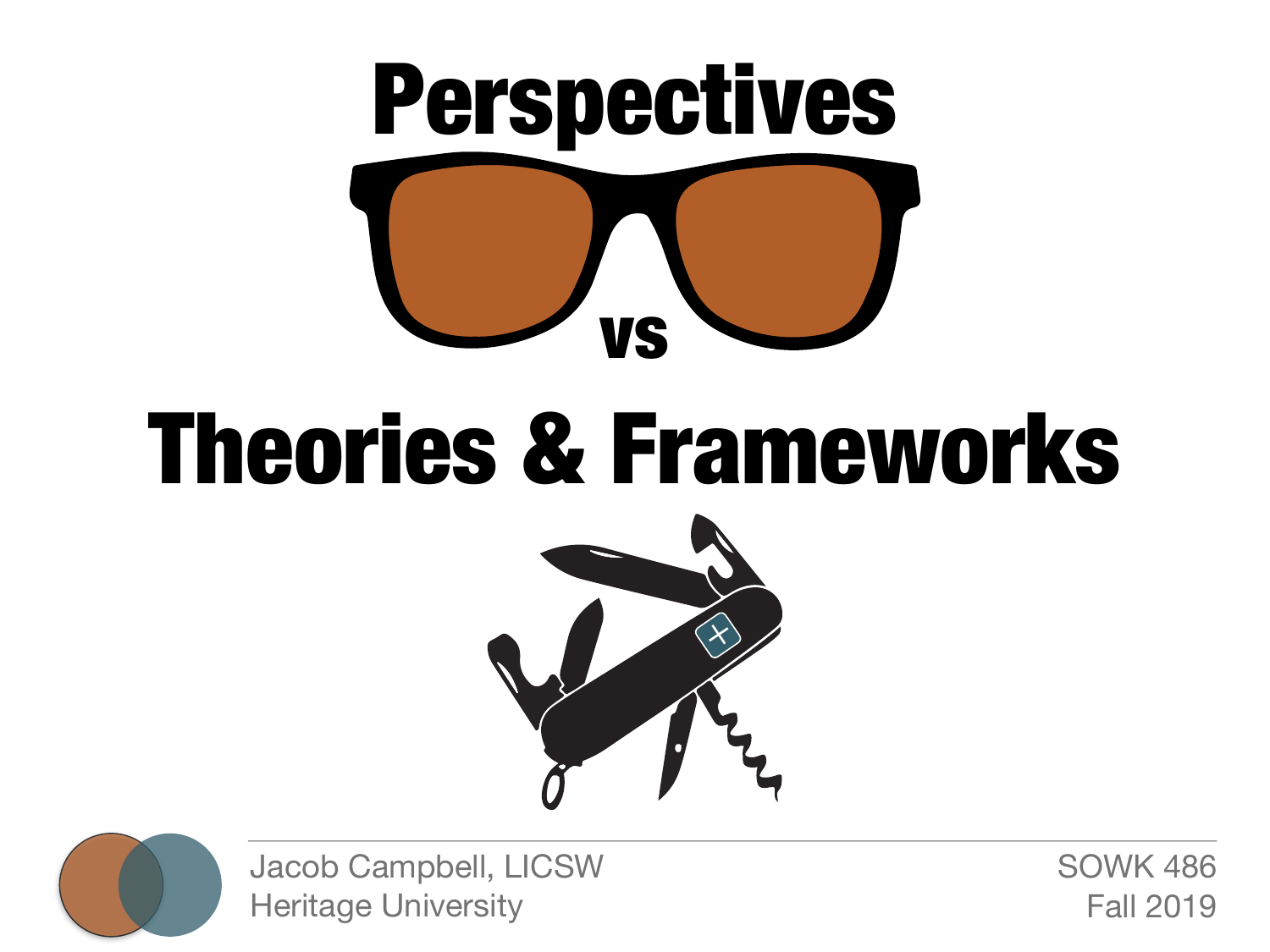#### Systems Theory

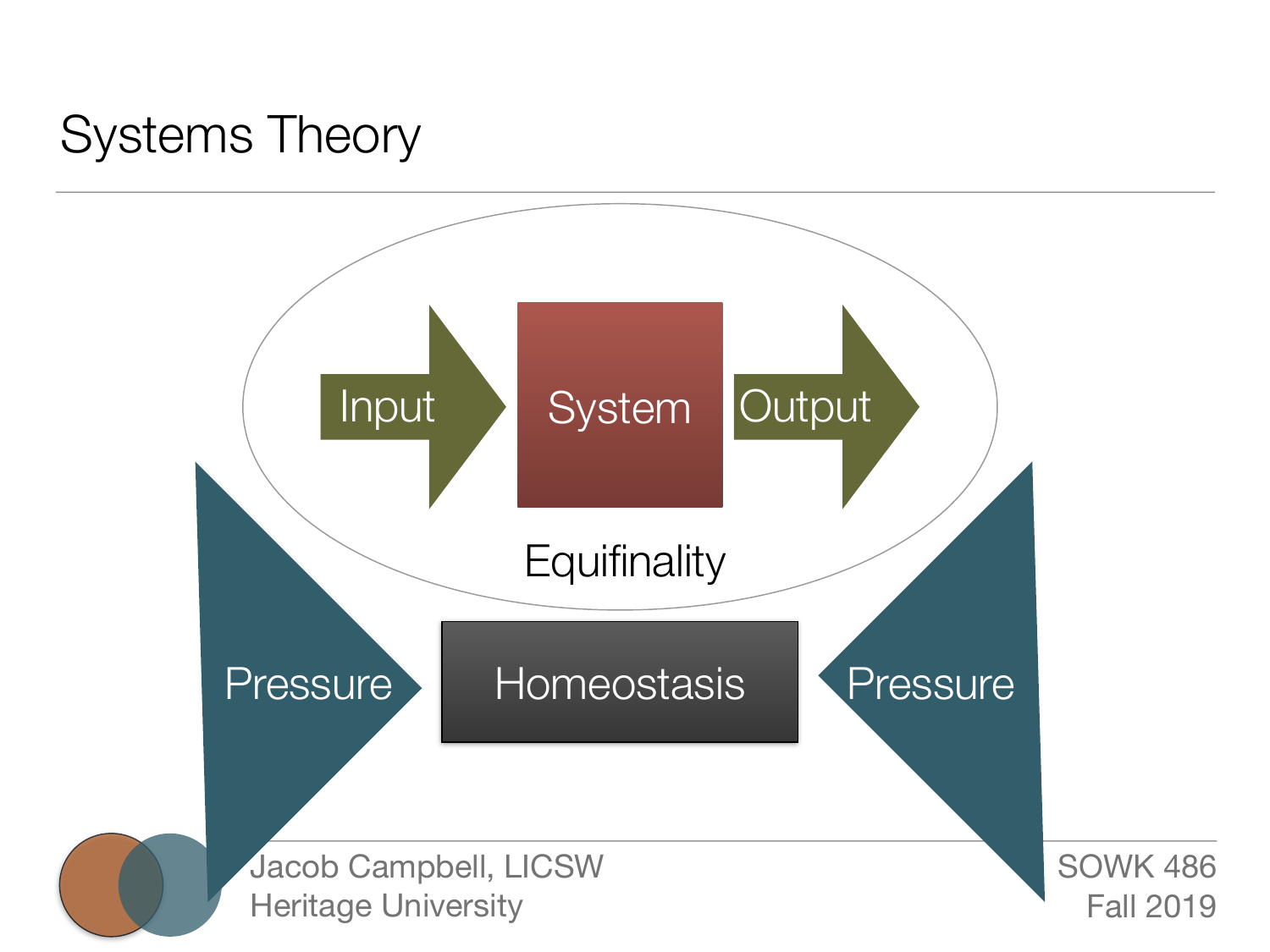



Jacob Campbell, LICSW Heritage University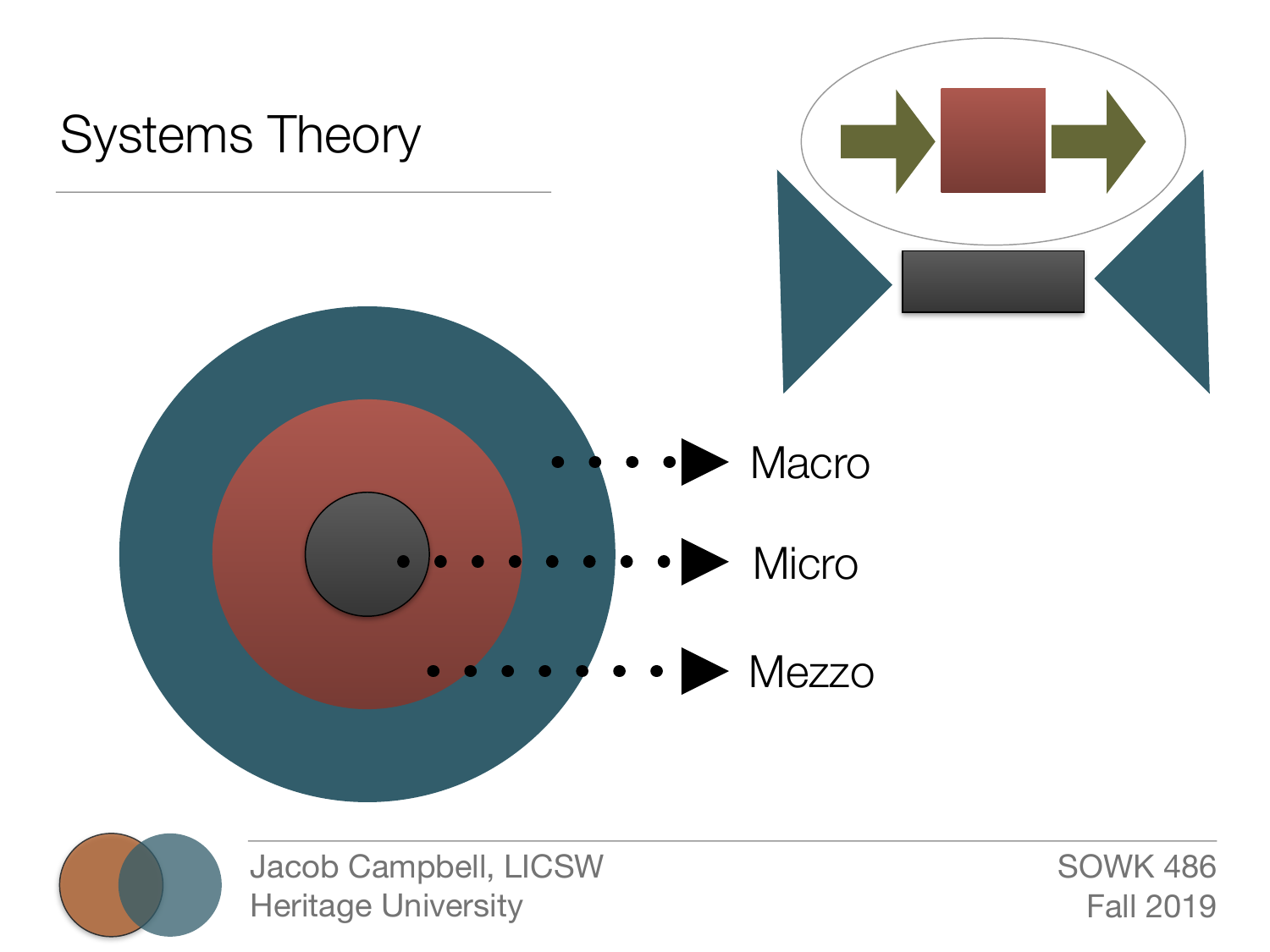#### Ecological Perspective

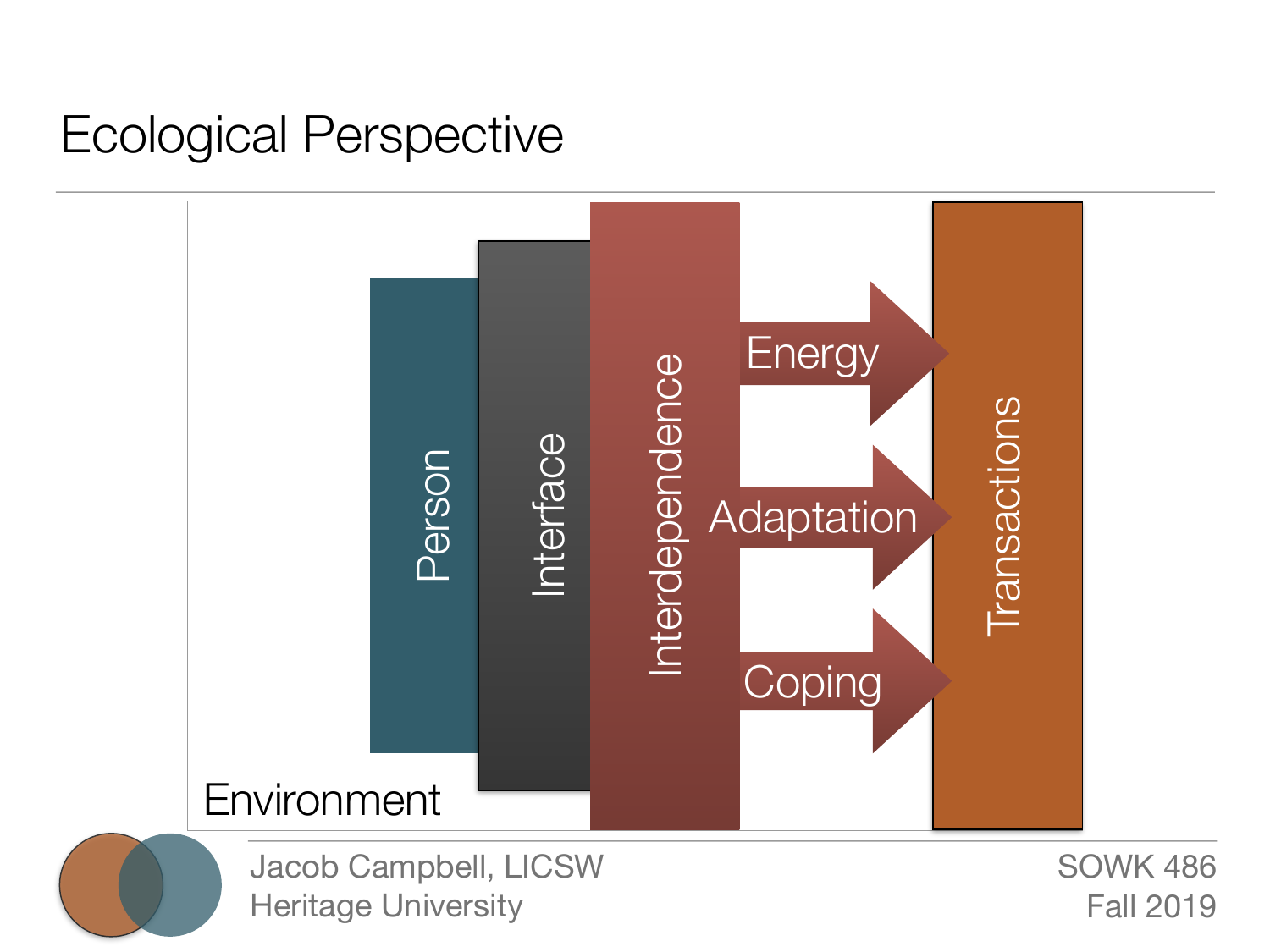



Jacob Campbell, LICSW Heritage University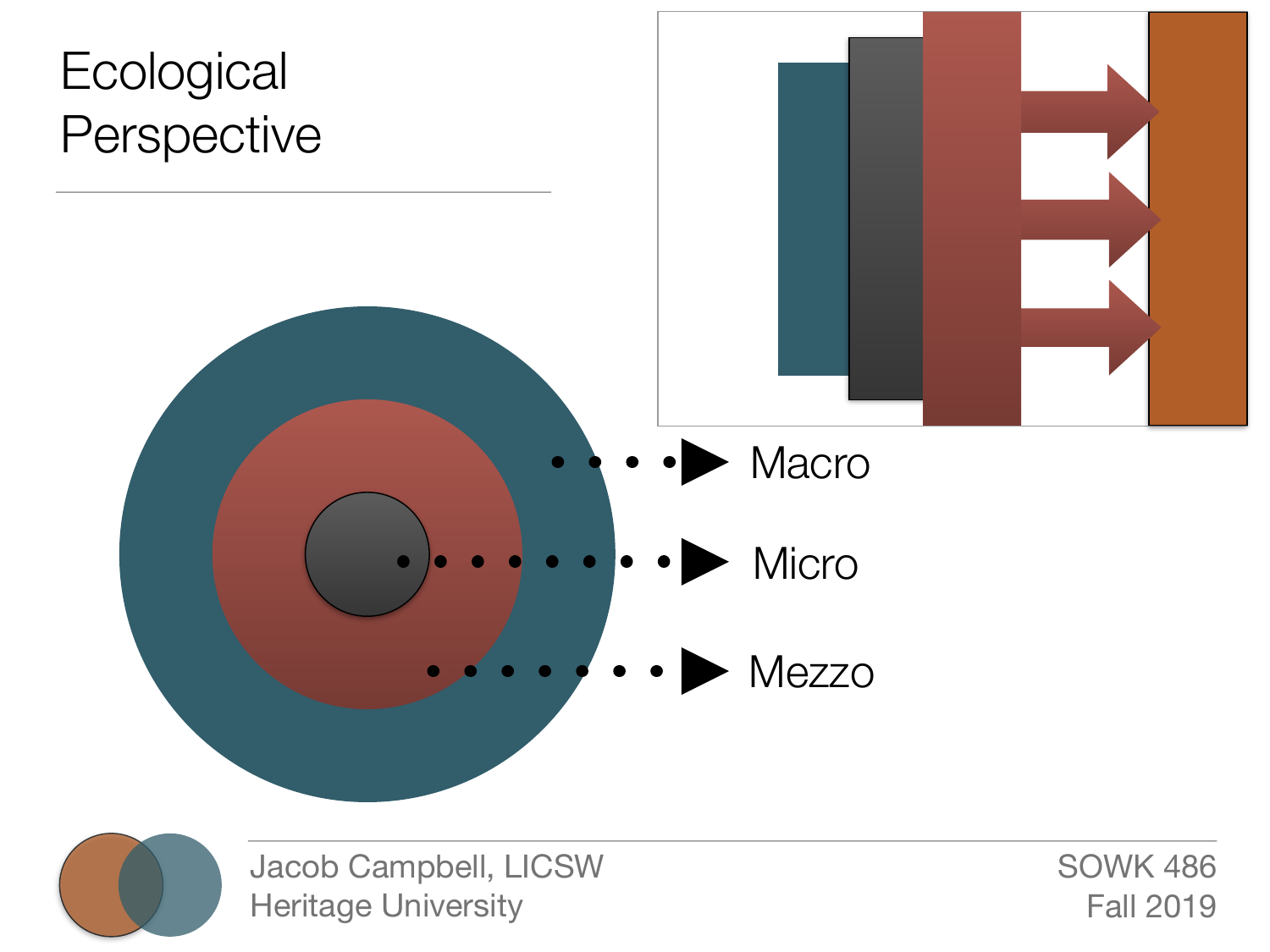# Strengths Perspective

#### Implementing Strengths Perspective Focus of Attention

- Don't take no for an answer
- Help correct the effects of being labeled
- Take advantage of the considerable resources of culture and ethnicity
- **•** Normalize
- **Possibility, solution and** strengths focus



- What people learn as they struggle
- **Personal qualities and virtues**
- Talents that people have  $\begin{pmatrix} 1 & 1 \\ 1 & 1 \end{pmatrix}$
- Cultural and family rituals, beliefs, stories and lore
- Dreams and hopes
- The community
- Spirituality / Faith



Jacob Campbell, LICSW Heritage University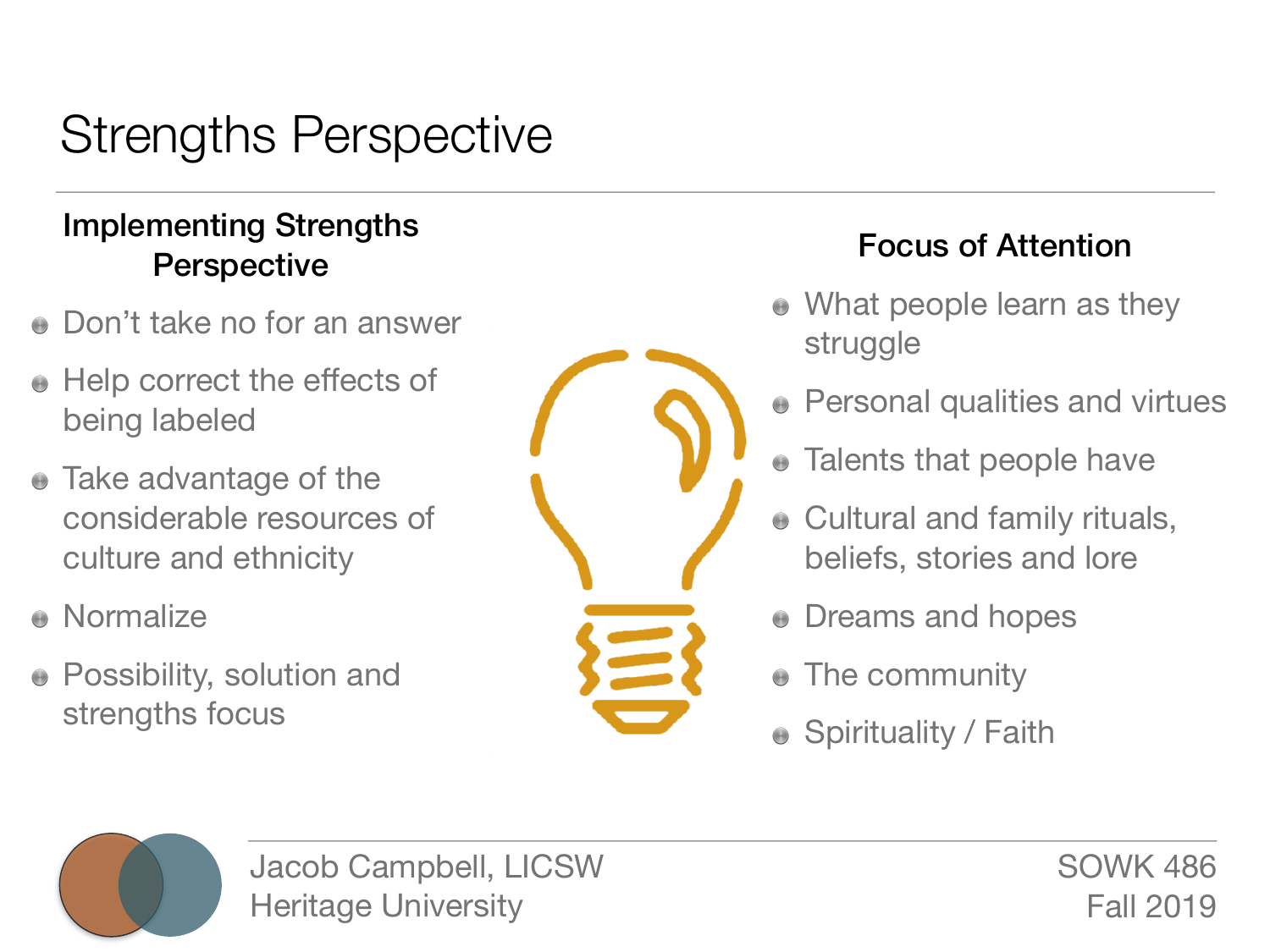#### Strengths Perspective

#### Types of Questions

- **Survival questions**
- Support questions
- Exception questions
- **e** Esteem questions





Jacob Campbell, LICSW Heritage University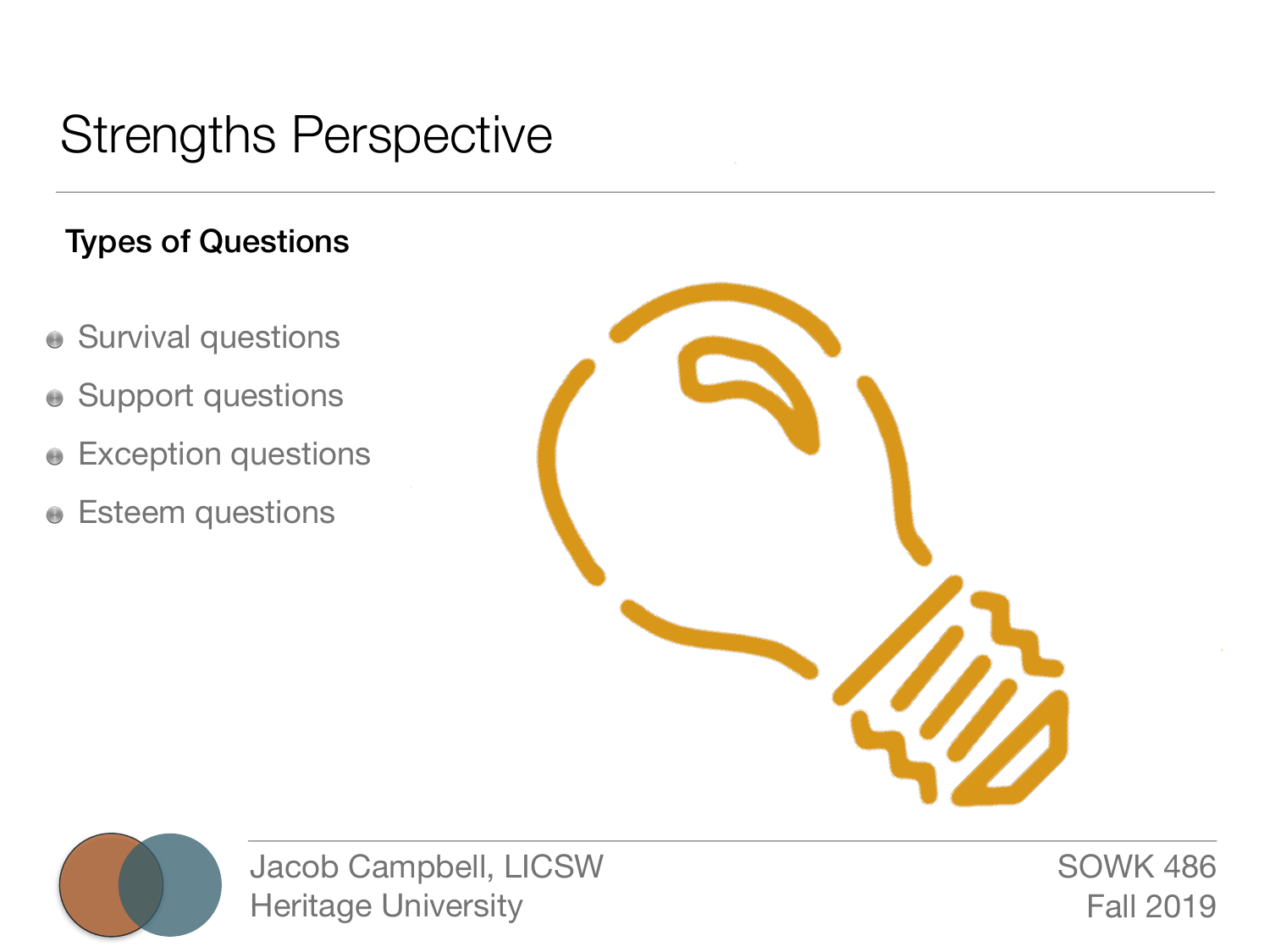# **Strengths** Perspective





Jacob Campbell, LICSW Heritage University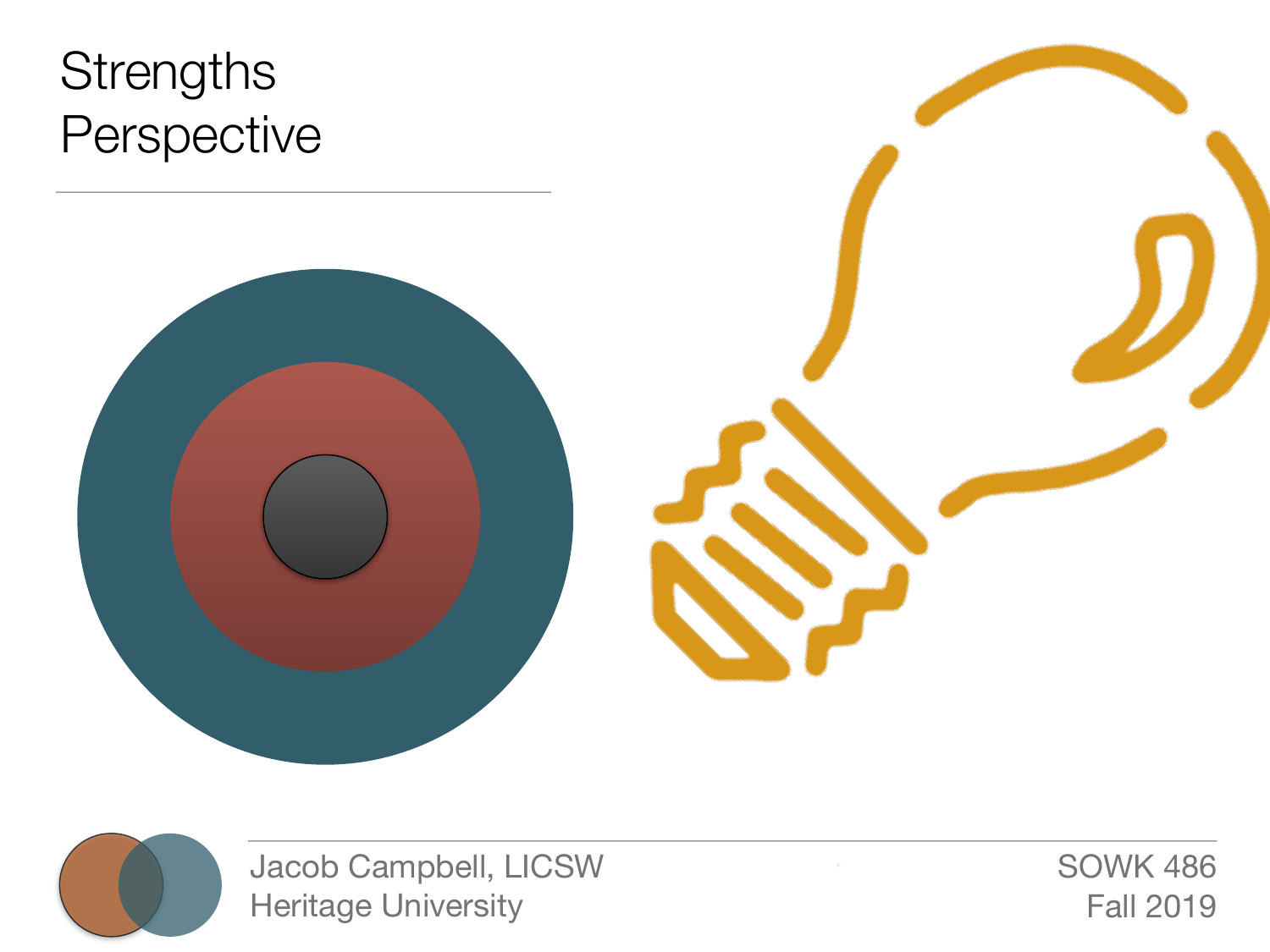

No, I don't have a solution, but I certainly admire the problem.

Ashleigh Brillian+

# Solution Focused Brief Therapy

Search for Solutions, not Admire the Problem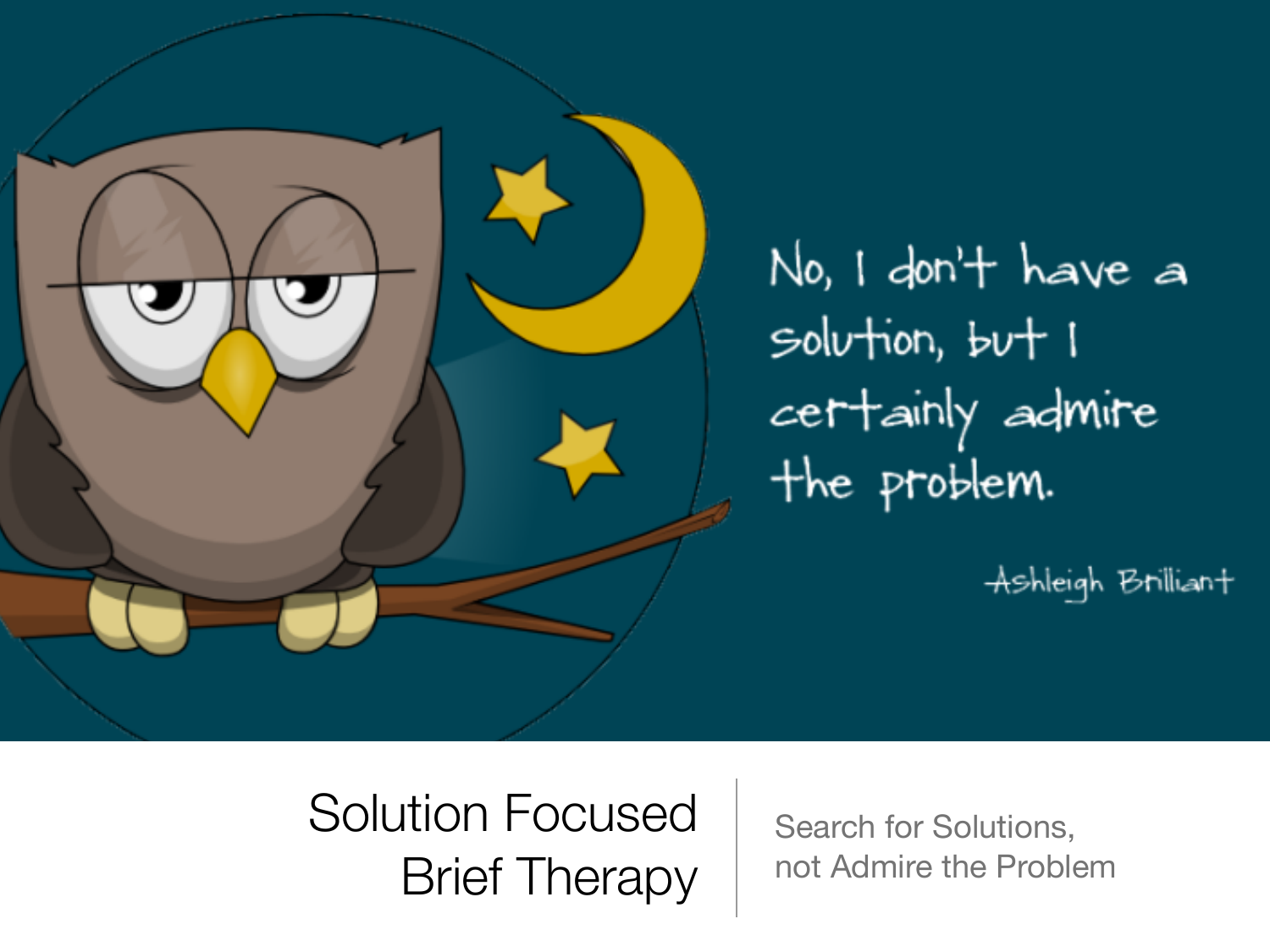#### **Tenants**

- If it's not broken, don't fix it
- Look for exceptions
- Asking questions rather than telling clients what to do
- Future is negotiated and created
- Complements
- Gentle nudging to do more of what is working
- Change is constant and inevitable
- The solution is not always directly related to the problem



Jacob Campbell, LICSW Heritage University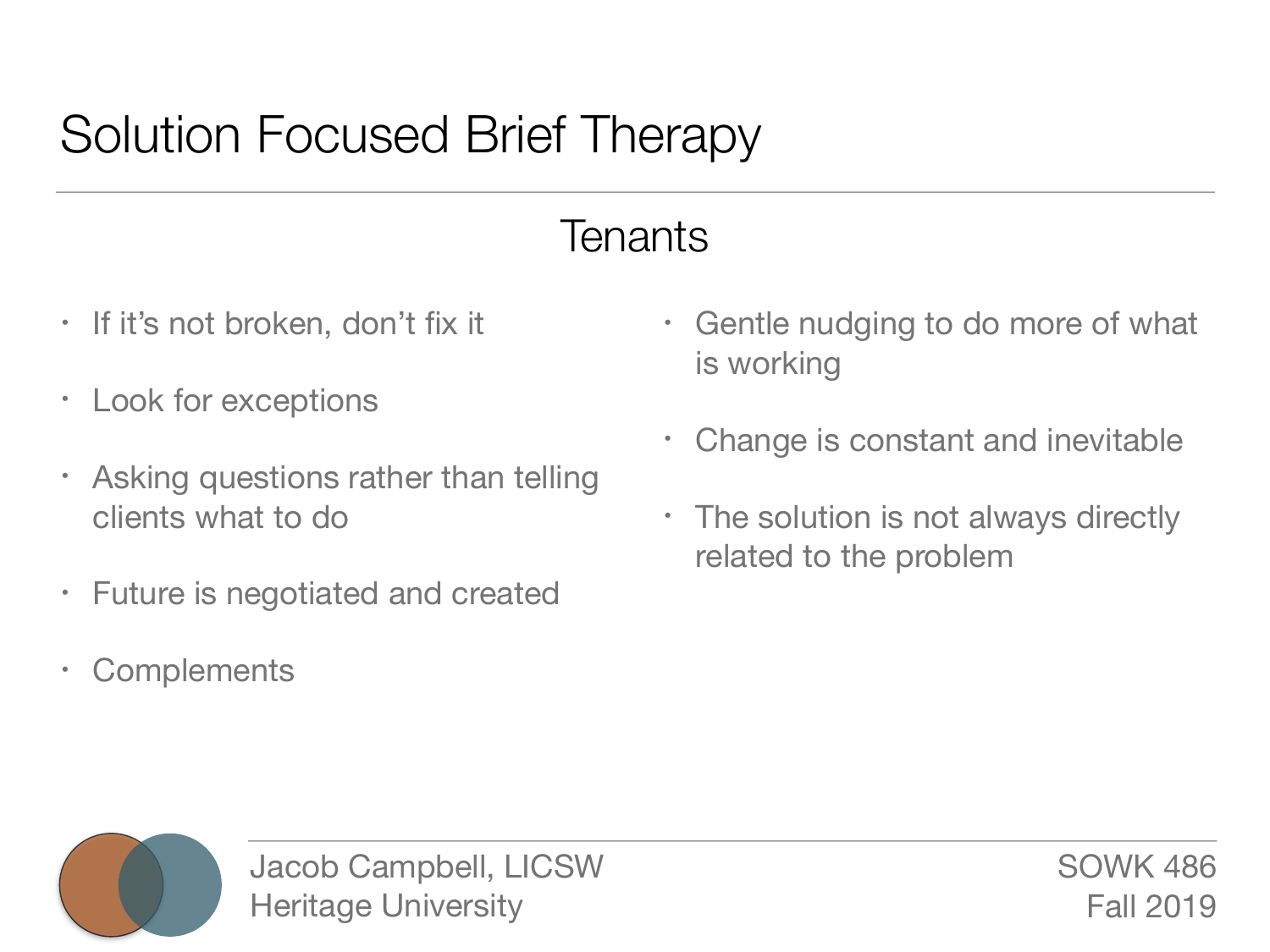Interventions

Not knowing

Complementing strengths

Scaling questions

Exception questions

Coping questions

Miracle question



Jacob Campbell, LICSW Heritage University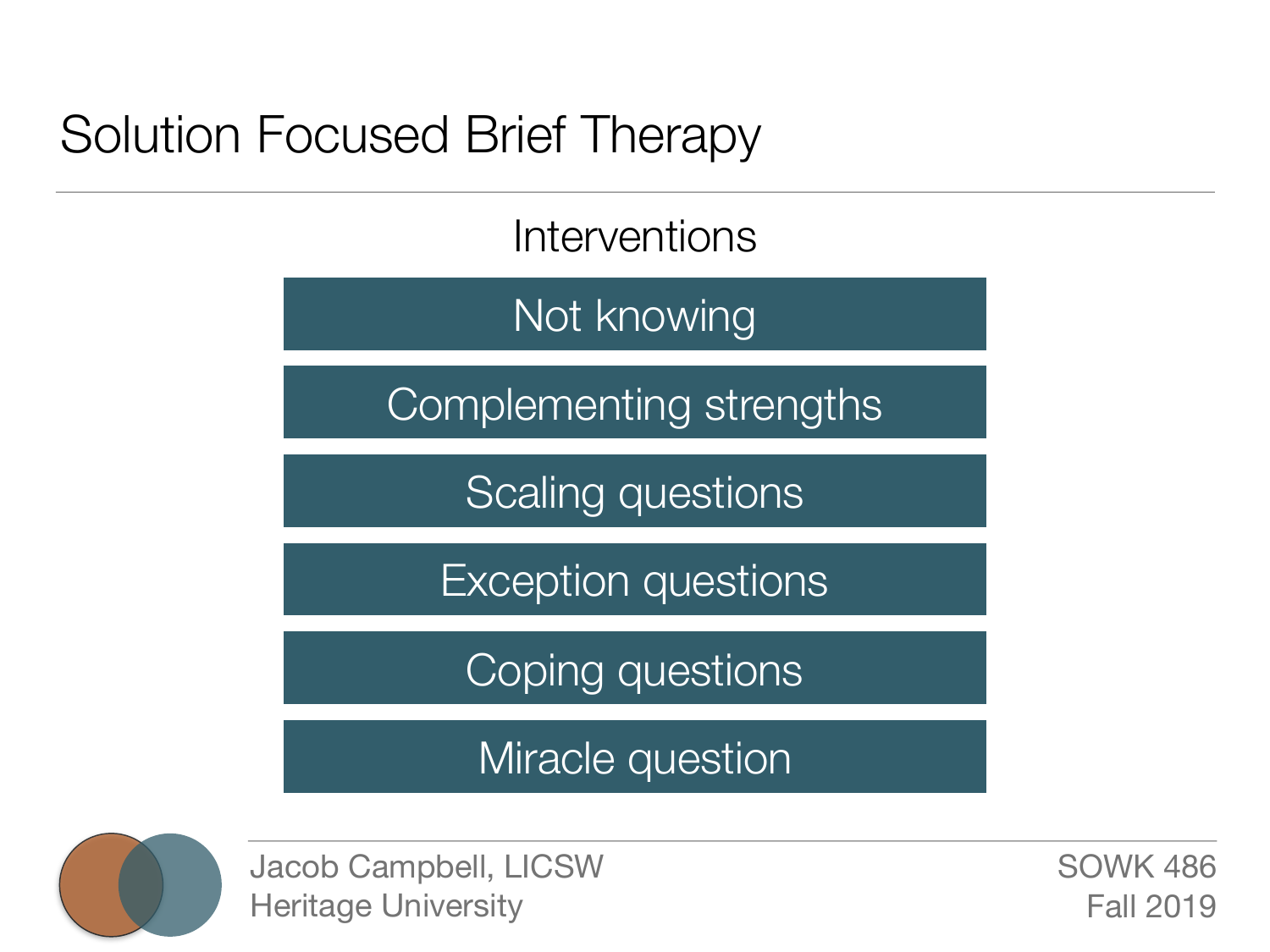

- - Clients experts
	- General attitude  $\begin{pmatrix} 1 \\ -1 \end{pmatrix}$ communicating an abundant, genuine curiosity
	- Micro practice skills



Jacob Campbell, LICSW Heritage University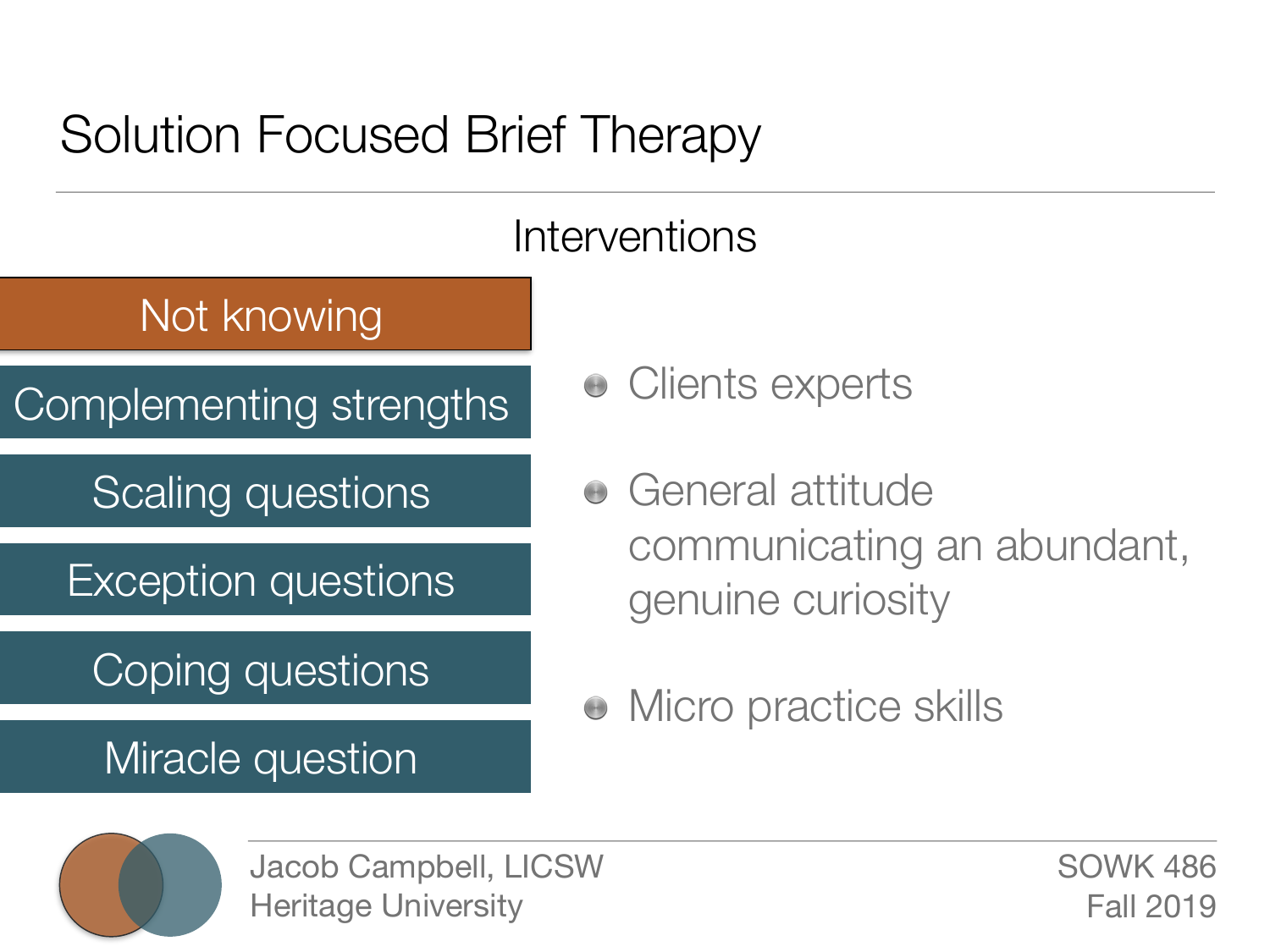#### Interventions

#### Not knowing

Complementing strengths

Scaling questions

Exception questions

#### Coping questions

Miracle question

- Strengths perspective
- Building rapport and giving hope
- Direct complements: positive evaluation or reaction
- Indirect complements: a question  $\bigodot$ implying something positive



Jacob Campbell, LICSW Heritage University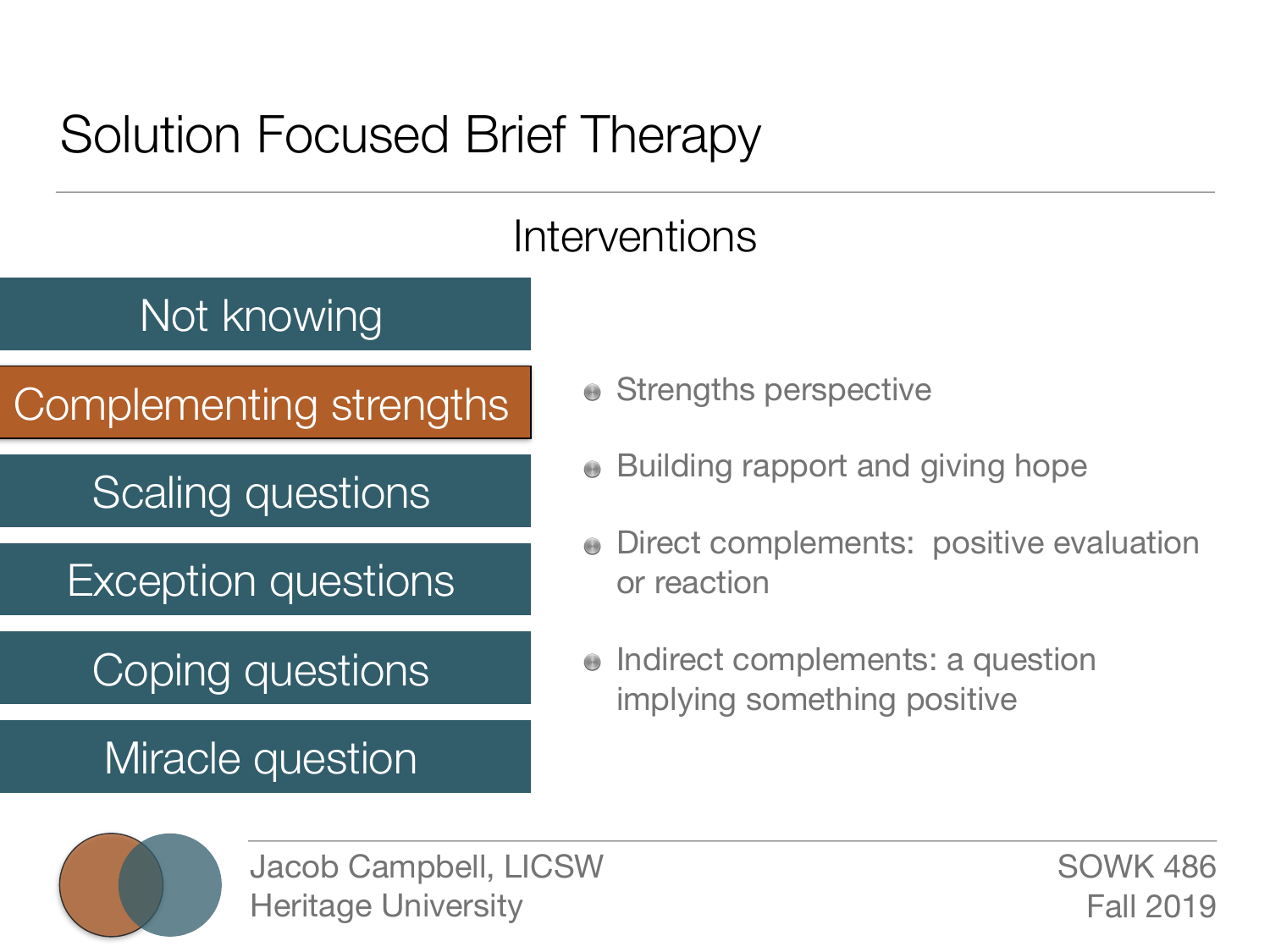#### Interventions

#### Not knowing

Complementing strengths

Scaling questions

Exception questions

Coping questions

Miracle question

- Motivation, hopefulness, depression, confidence, progress…
- Techniques for follow-up



Jacob Campbell, LICSW Heritage University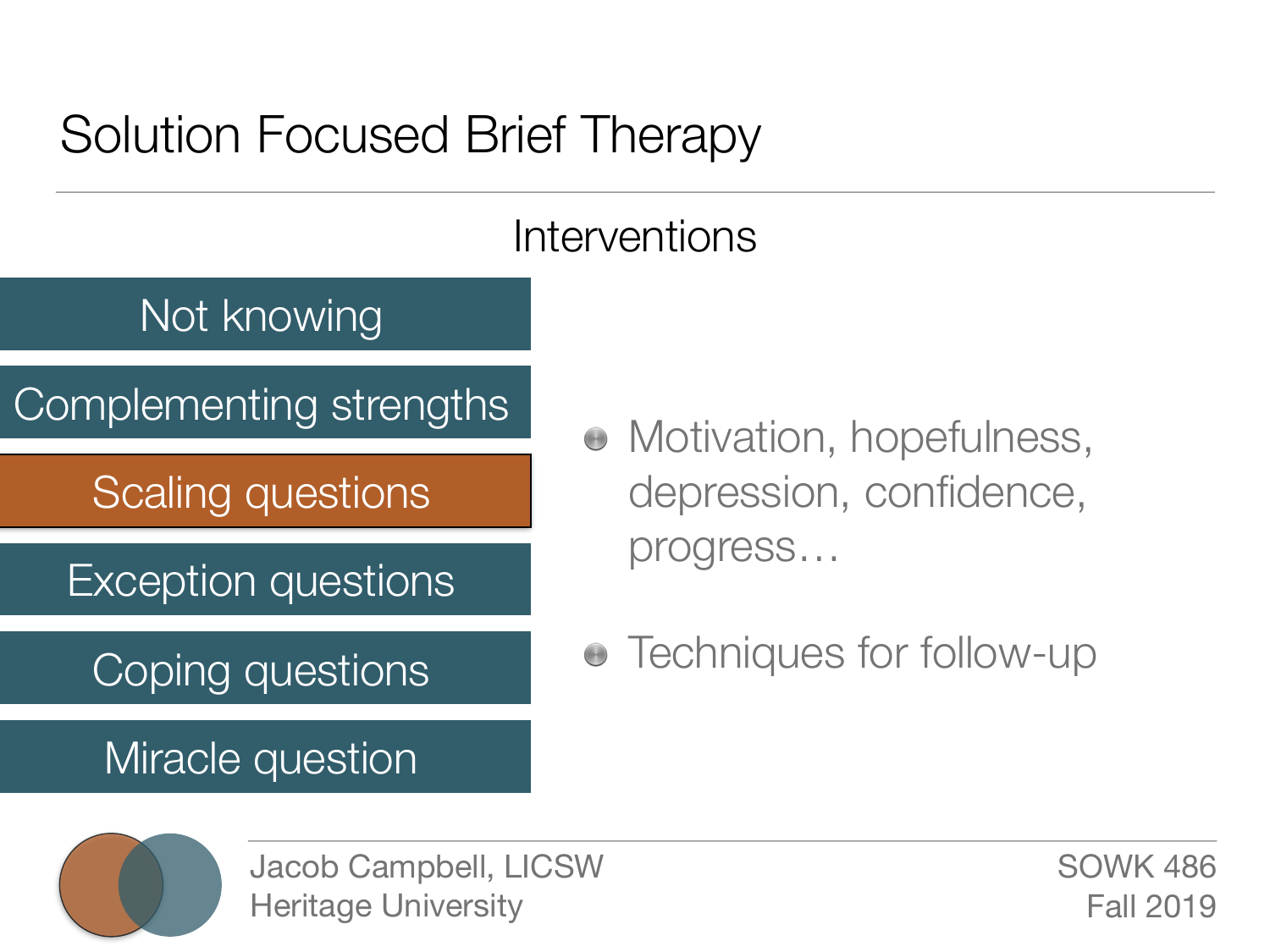

- Problem description vs. exceptions
- $\bullet$  Increase awareness of current/past successes
- Turning past solutions into present solutions
- Finding out specifics $\begin{pmatrix} 1 \\ 1 \\ 2 \end{pmatrix}$



Jacob Campbell, LICSW Heritage University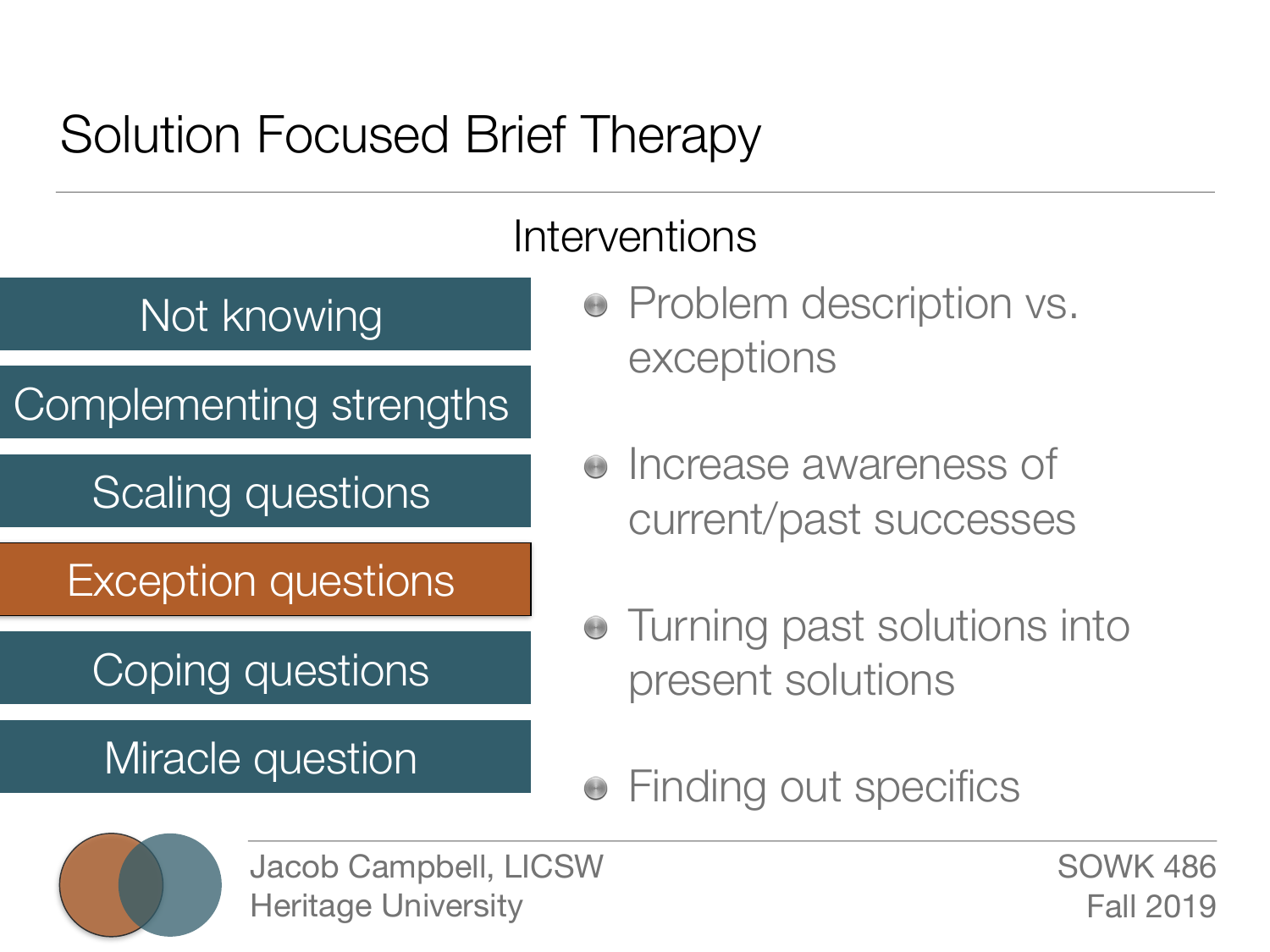#### Interventions

#### Not knowing

Complementing strengths

Scaling questions

Exception questions

Coping questions

Miracle question

- Tailored to help client from feeling overwhelmed
- A method for exploring exceptions



Jacob Campbell, LICSW Heritage University